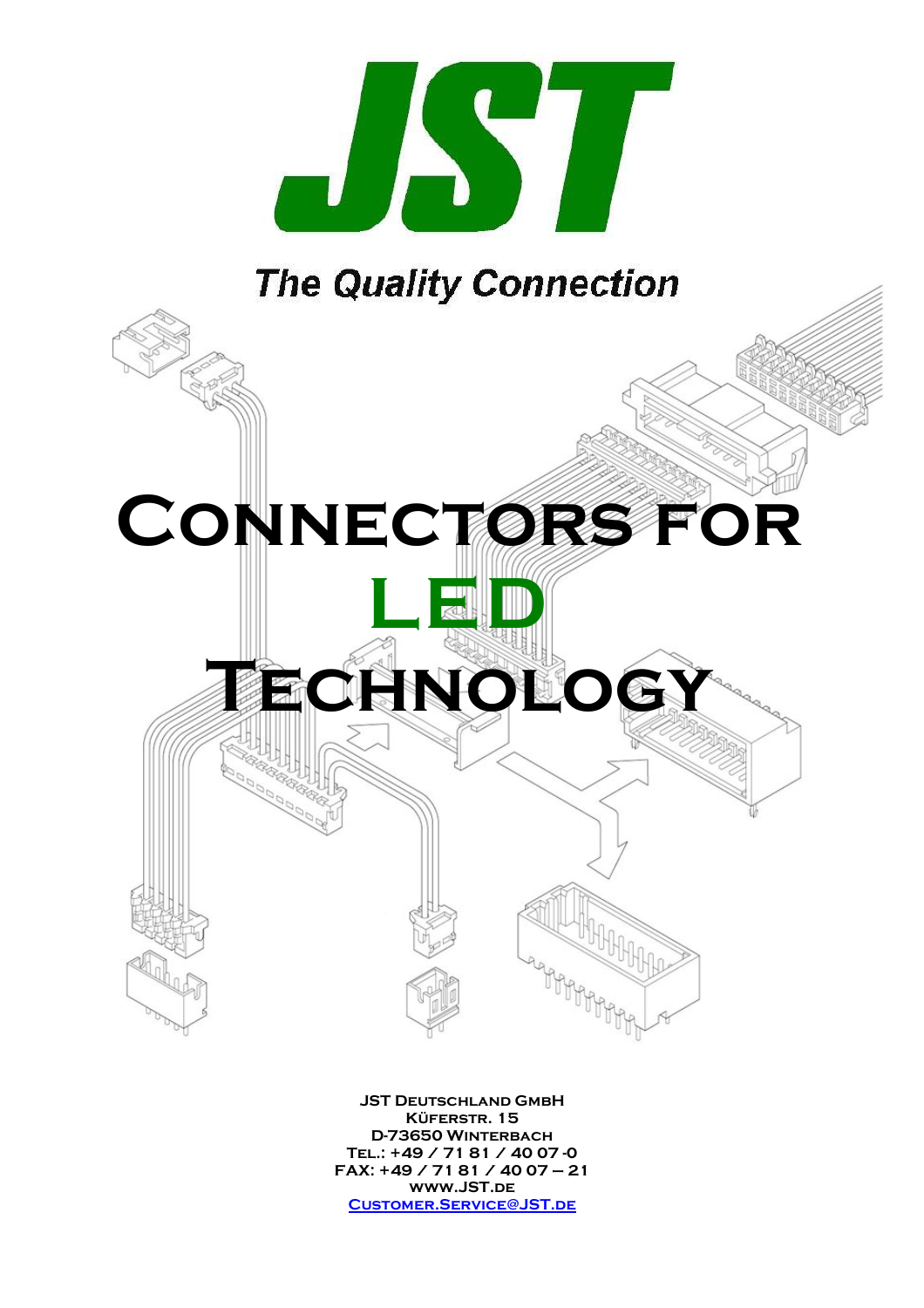

# **Overview connector series**

|                       | <b>SH connector</b><br>wtb | <b>ACH connector</b><br>wtb & wtw | <b>ZH</b> connector<br>wtb & wtw | <b>JWPF connector</b><br>wtb & wtw |
|-----------------------|----------------------------|-----------------------------------|----------------------------------|------------------------------------|
| pitch                 | $1.0 \text{ mm}$           | $1.2 \text{ mm}$                  | $1.5 \text{ mm}$                 | $2.0$ mm                           |
| number of circuits    | 2 to 20                    | wtb: 2, 3, 4; wtw: 2              | wtb: 2-13; wtw: 2, 3, 9, 13      | wtb: 2, 3, 4; wtw: 2, 3, 4, 8      |
| current rating*       | 1A AC, DC (#28)            | 1.5-2A AC, DC                     | 1A AC, DC (#26)                  | 3A AC, DC (#22)                    |
| voltage rating        | 50 V AC, DC                | 50V AC, DC                        | 50V AC, DC                       | 100V AC, DC                        |
| applicable wire range | AWG 32-28                  | AWG 30-28                         | AWG 32-26                        | AWG 26-22                          |
| <b>SMT</b>            | X                          | X                                 | X                                |                                    |
| <b>THT</b>            |                            |                                   | X                                | X                                  |
| page                  | 2                          | 3                                 | 4                                | 5                                  |

|                       | <b>PH</b> connector<br>wtb | <b>LEA</b> connector<br>wtb | <b>LEB connector</b><br>wtb & btb<br>(under development) | <b>SFV connector</b><br><b>Patent Pending</b><br>wtb |
|-----------------------|----------------------------|-----------------------------|----------------------------------------------------------|------------------------------------------------------|
| pitch                 | $2.0$ mm                   | $1.8$ mm $/ 4.2$ mm         | $4.0$ mm                                                 | $2.0$ mm                                             |
| number of circuits    | 2 to 16                    | 2                           | wtb: 2, btb: $1+2$                                       | 2                                                    |
| current rating*       | 2A AC, DC (#24)            | 3A AC, DC                   | 2A AC, DC (#26)                                          | 1A AC, DC (#28)                                      |
| voltage rating        | 100V AC, DC                | 300V AC, DC                 | 300V AC, DC                                              | 300V AC, DC                                          |
| applicable wire range | AWG 32-24                  | <b>AWG 22</b>               | AWG 26                                                   | AWG 30-28                                            |
| <b>SMT</b>            | X                          | $\mathsf{x}$                | x                                                        | x                                                    |
| THT                   | X                          |                             |                                                          |                                                      |
| page                  | 6                          |                             | 8                                                        | 9                                                    |

|                       | <b>SFD connector</b><br><b>Patent Pending</b><br>wtb | <b>SFG connector</b><br><b>Patent Pending</b><br>wtb | <b>SFK connector</b><br><b>Patent Pending</b><br>wtb |
|-----------------------|------------------------------------------------------|------------------------------------------------------|------------------------------------------------------|
| pitch                 | $1.1 \text{ mm}$                                     | $1.1 \text{ mm}$                                     | $1.8 \text{ mm}$                                     |
| number of circuits    | 10                                                   | 5                                                    | 2                                                    |
| current rating*       | 1A AC, DC (#28)                                      | 1A AC, DC (#28)                                      | 3.2A AC, DC (#22)                                    |
| voltage rating        | 50V AC, DC                                           | 200V AC, DC                                          | 350V AC, DC                                          |
| applicable wire range | AWG 32-28                                            | AWG 30-28                                            | AWG 30-22                                            |
| <b>SMT</b>            | x                                                    | x                                                    | X                                                    |
| тнт                   |                                                      |                                                      |                                                      |
| page                  | 10                                                   | 11                                                   | 12                                                   |

**\* depends on wire range**

- subject to modifications -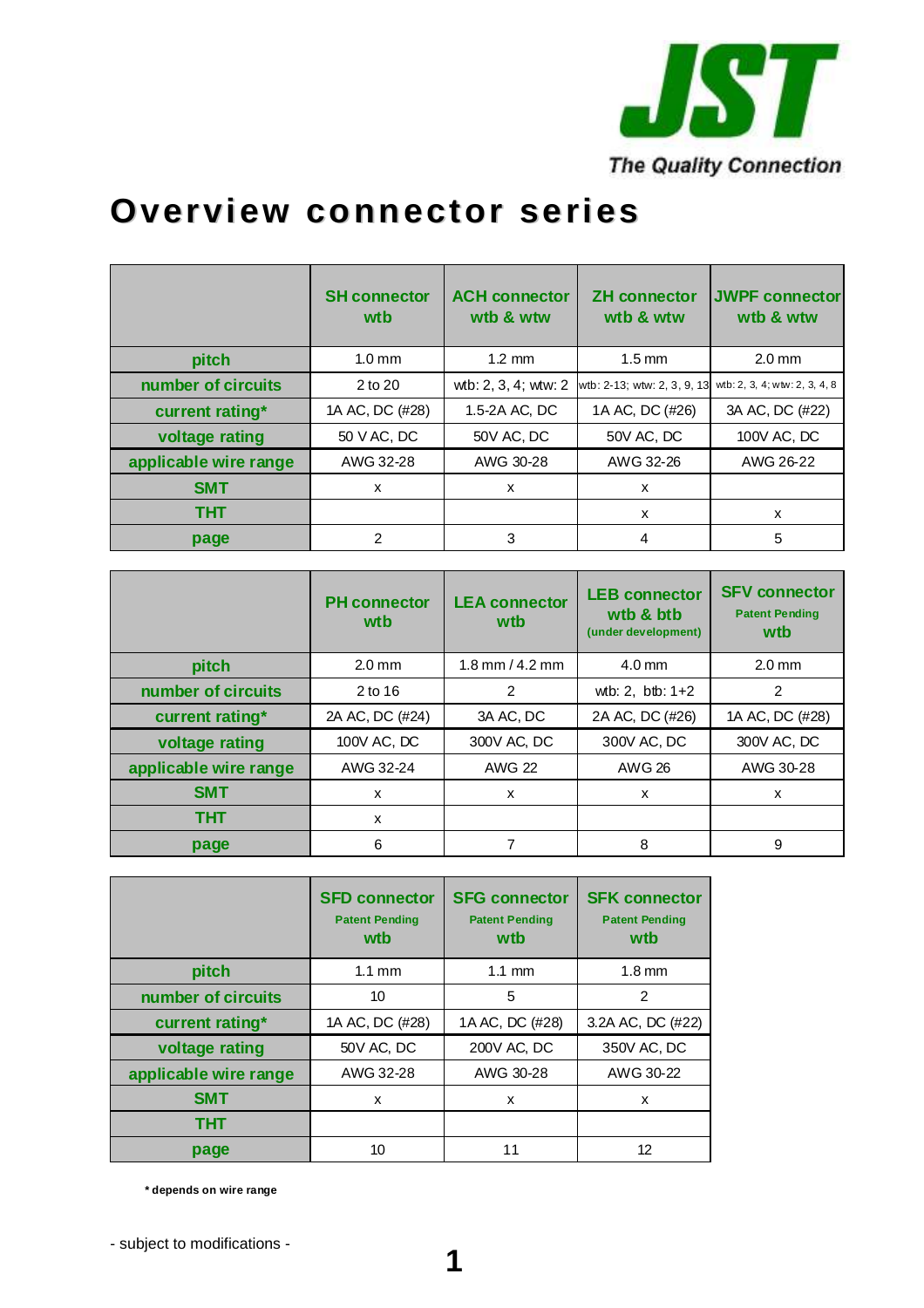# **SH connector wire to board**





# **Specification:**

**pitch: 1.0 mm voltage rating: applicable wire range: AWG #32 to #28 number of circuits: 2 to 20** 

**current rating:** 1.0A AC, DC (AWG #28)<br>voltage rating: 50V AC, DC

### **Features:**

- **ultra-compact, low profile design 2.95 mm mounting height for side entry type**
- **embossed-tape SMT-header of series SR**
- **contacts and headers in tin plated and gold plated version available**

| <b>Terminal AWG 32-28</b>             | <b>SSH-003T-P0.2-H</b>  | <b>PU: 23K</b> |
|---------------------------------------|-------------------------|----------------|
| <b>Housing with</b><br>protrusions    | $SHR-(*)V-S-B$          |                |
| <b>Housing without</b><br>protrusions | $SHR-(*)V-S$            |                |
| <b>Header top entry</b>               | BM(*)B-SRSS-TB (LF)(SN) |                |
| <b>Header side entry</b>              | SM(*)B-SRSS-TB (LF)(SN) |                |

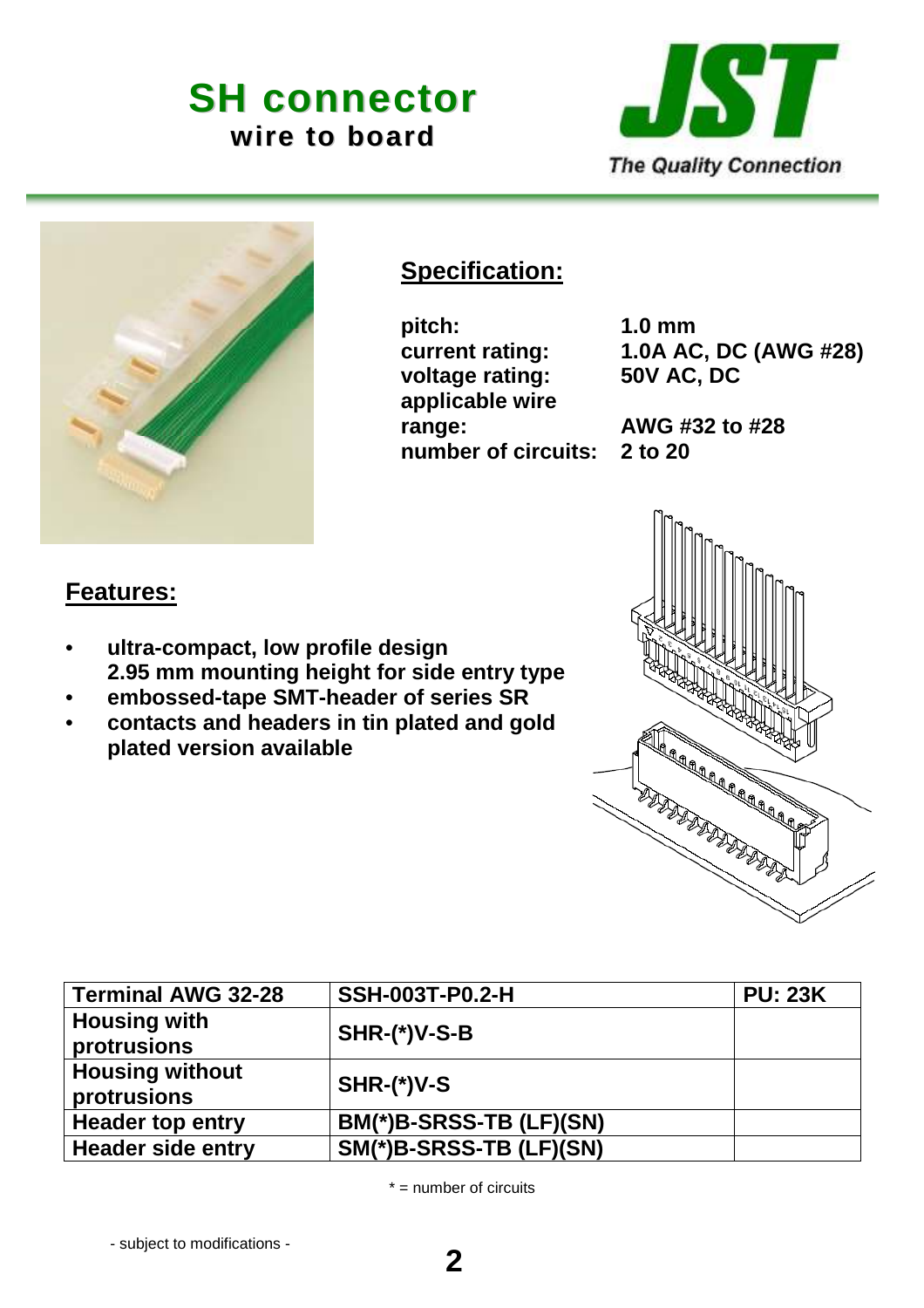**ACH connector wire to board & wire to wire**





# **Specification:**

**pitch: 1.2 mm** 

**voltage rating: 50V AC, DC applicable wire range: AWG #30 to #28 number of circuits wire to board: 2, 3, 4 wire to wire: 2** 

**current rating: 1.5-2A AC, DC depends on circuit no. and wire range** 



# **Features:**

- **compact and low profile type height: 1.4 mm width: 4.3 mm**
- **top entry but side feed type**
- **corresponding to sucking nozzle of pick and place machine**
- **gold plated terminals**
- **headers with nickel-striped gold plating**

| <b>Socket terminal</b><br>AWG 30-28 for wtb & wtw | <b>SACH-003G-P0.2</b>        | <b>PU: 30K</b>   |
|---------------------------------------------------|------------------------------|------------------|
| <b>Housing</b>                                    | ACHR-(*)V-S                  | <b>PU: 1K</b>    |
| <b>Header</b>                                     | BM(*)B-ACHSS-GAN-TF (LF)(SN) | <b>PU: 4.500</b> |
| <b>Plug housing for wtw</b>                       | <b>ACHTP-02V-S</b>           | <b>PU: 1K</b>    |
| Socket housing for wtw                            | <b>ACHTR-02V-S</b>           | <b>PU: 1K</b>    |
| <b>Plug terminal</b><br>AWG 30-28 for wtw         | <b>SACHP-003G-P0.2</b>       | <b>PU: 30K</b>   |

 $* =$  number of circuits

**3**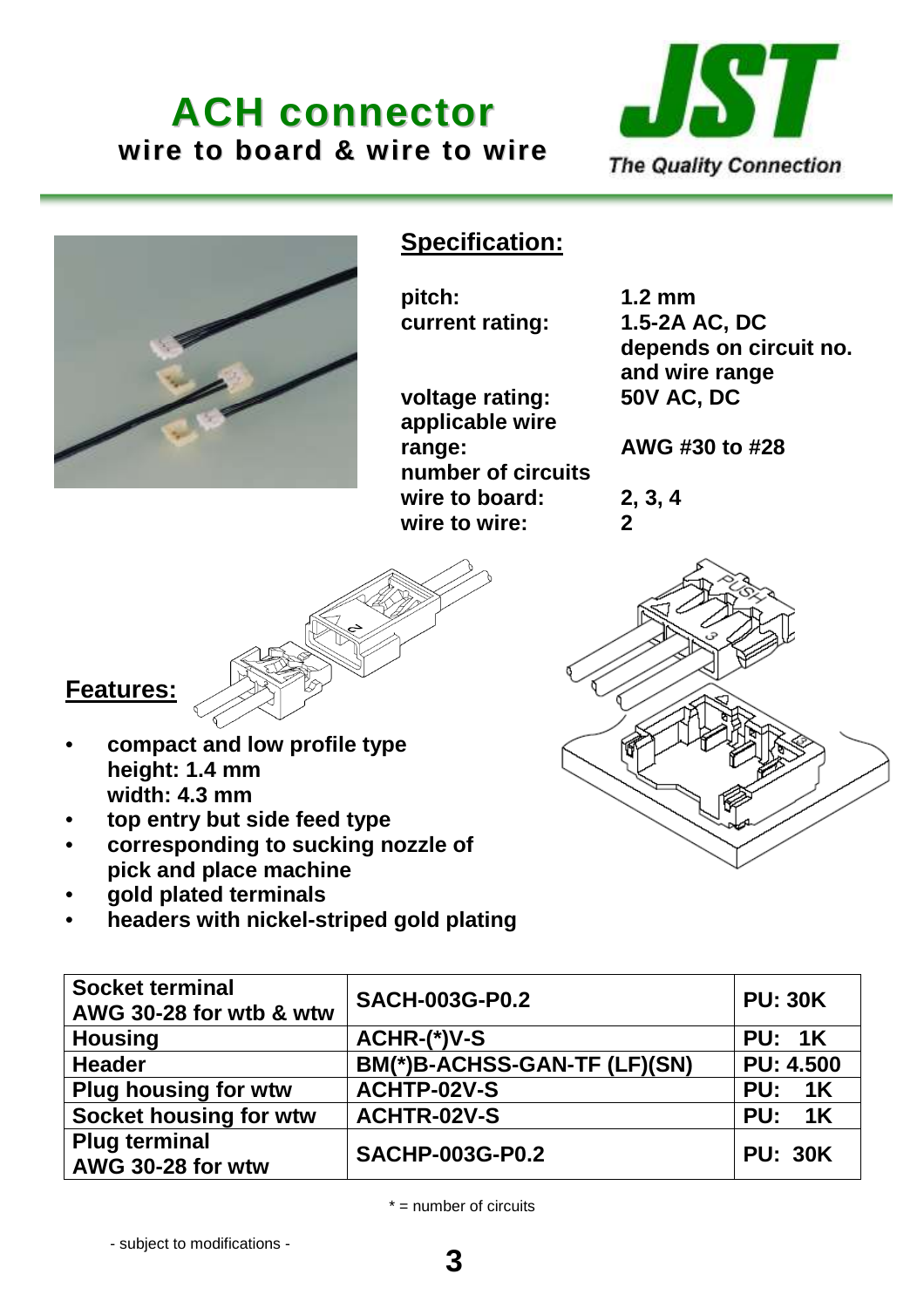# **ZH connector wire to board & wire to wire (ZM)**





- **top entry version also available with suction cap**
- **gold and tin plated terminals available**

| <b>Housing ZH</b>         | $ZHR-(*)$                   |                |
|---------------------------|-----------------------------|----------------|
| Socket terminal ZH #28-26 | <b>SZH-002T-P0.5</b>        | <b>PU: 13K</b> |
| Socket terminal ZH #32-28 | <b>SZH-003T-P0.5</b>        | <b>PU: 16K</b> |
| <b>Housing ZM</b>         | $ZMR-(*)$                   |                |
| Plug terminal ZM #30-28   | <b>SMM-003T-P0.5</b>        | <b>PU: 16K</b> |
| <b>Header THT top</b>     | $B(*)$ B-ZR (LF)(SN)        |                |
| <b>Header THT side</b>    | $S(*)$ B-ZR (LF)(SN)        |                |
| <b>Header SMT top</b>     | B(*)B-ZR-SM4-TF (LF)(SN)    |                |
| <b>Header SMT side</b>    | $S(*)$ B-ZR-SM2-TF (LF)(SN) |                |
| <b>Header SMT side</b>    | S(*)B-ZR-SM4A-TF (LF)(SN)   |                |
| with solder tabs          |                             |                |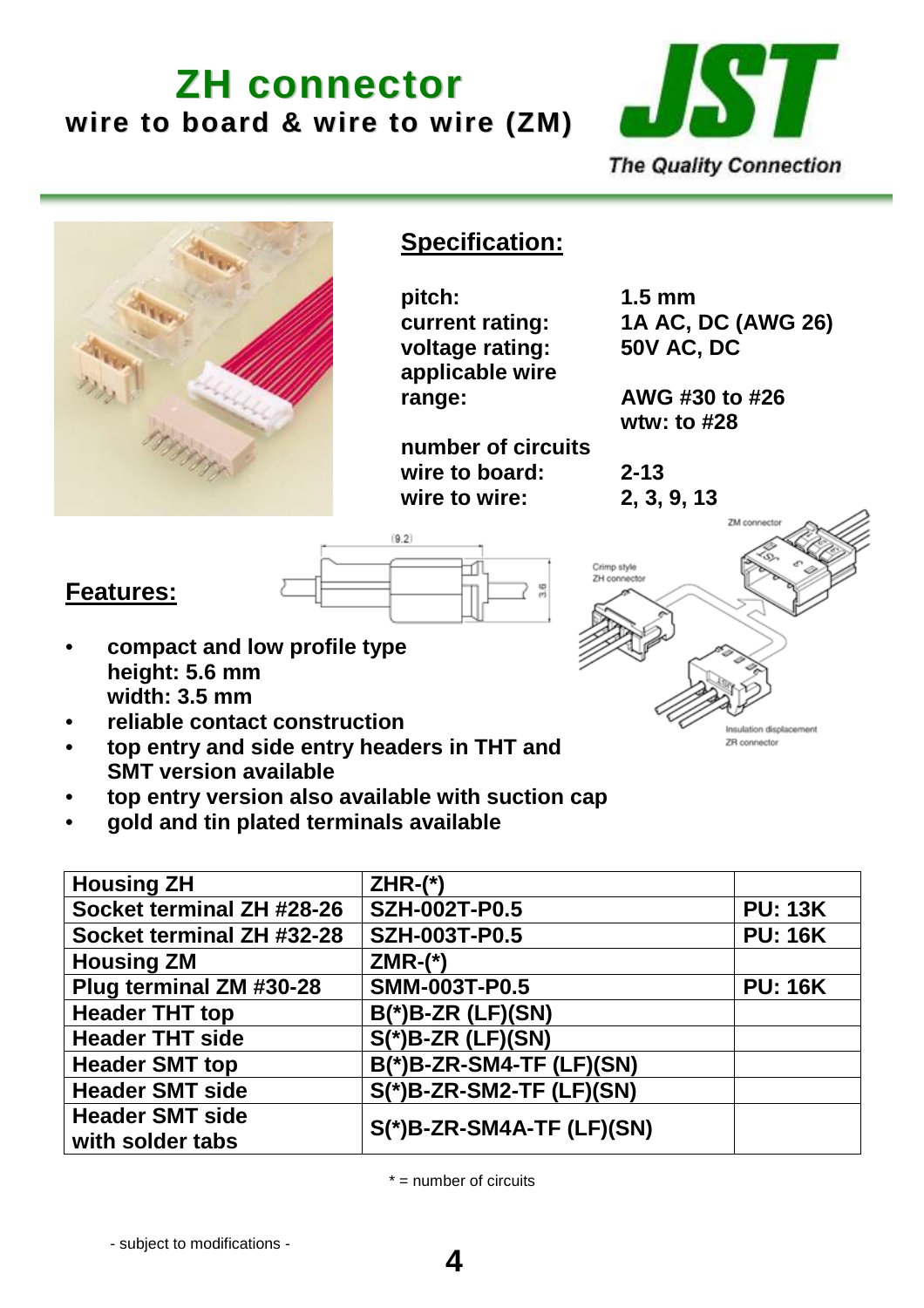**JWPF connector wire to board & wire to wire**





## **Specification:**

**pitch: 2.0 mm voltage rating: 100V AC, DC applicable wire range: AWG #26 to #22 number of circuits wire to board: 2, 3 and 4 wire to wire: 2, 3, 4 and 8** 

**current rating: 3A AC, DC (AWG 22)** 

### **Features:**

- **waterproof IEC 60529 IPX7**
- **double-spring construction**
- **housing-to-terminal lock**
- **inner-housing lock**
- **top entry headers THT**



| <b>Socket housing</b>       | $(*)$ R-JWPF-VSLE-S         |                  |
|-----------------------------|-----------------------------|------------------|
| <b>Socket terminal</b>      | <b>SWPR-001T-P0.25</b>      | <b>PU: 8.200</b> |
| <b>Header THT top entry</b> | $B(*)$ B-JWPF-SK-R (LF)(SN) |                  |
| <b>Plug housing</b>         | $(*)T$ -JWPF-VSLE-S         |                  |
| <b>Plug terminal</b>        | <b>SWPT-001T-P025</b>       | <b>PU: 8.200</b> |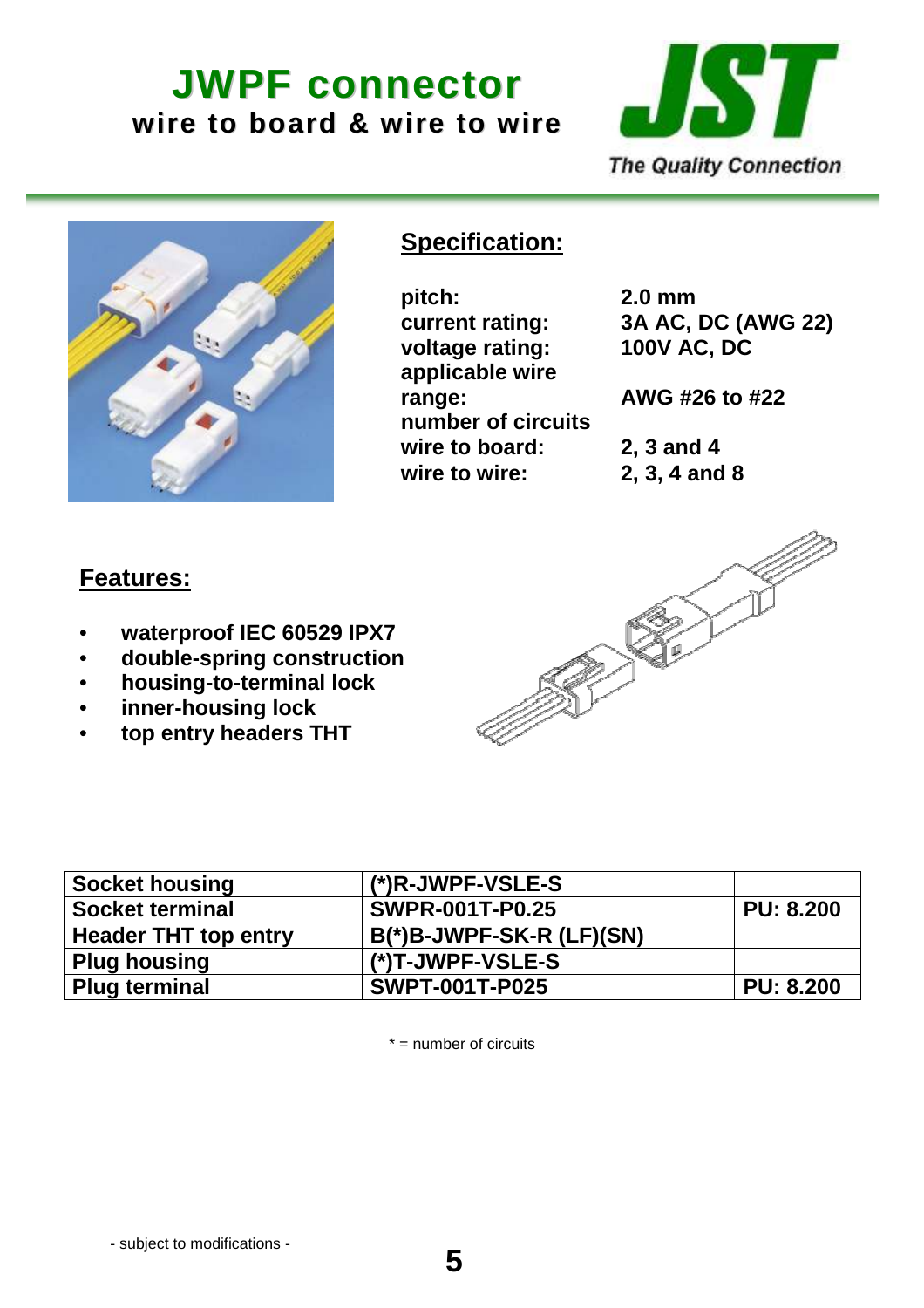# **PH connector wire to board**





### **Specification:**

**pitch: 2.0 mm voltage rating: 100V AC, DC applicable wire range: AWG #32 to #24 number of circuits: 2-16** 

**current rating: 2A AC, DC (AWG 24)** 



## **Features:**

- **low profile connector: height after mounting: 8.0 mm width after mounting: 4.5 mm (top entry type)**
- **fully shrouded header**
- **high reliability and low in cost**
- **headers top and side entry in THT, SMT and SMT top entry with suction cap available**
- **terminals in tin and gold plated available**
- **housings and headers available in different colours**

| <b>Housing</b>                                   | $PHR-(*)$                   |                |
|--------------------------------------------------|-----------------------------|----------------|
| <b>Terminal AWG 30-24</b>                        | <b>SPH-002T-P0.5S</b>       | <b>PU: 8K</b>  |
| <b>Terminal AWG 28-24</b><br>Low insertion force | <b>SPH-002T-P0.5L</b>       | <b>PU: 8K</b>  |
| <b>Terminal AWG 32-28</b>                        | <b>SPH-004T-P0.5S</b>       | <b>PU: 10K</b> |
| <b>Header THT top entry</b>                      | $B(*)$ B-PH-K-S (LF)(SN)    |                |
| <b>Header THT side entry</b>                     | $S(*)$ B-PH-K-S (LF)(SN)    |                |
| <b>Header SMT top entry</b>                      | $B(*)$ B-PH-SM4-TB (LF)(SN) |                |
| <b>Header SMT side entry</b>                     | $S(*)$ B-PH-SM4-TB (LF)(SN) |                |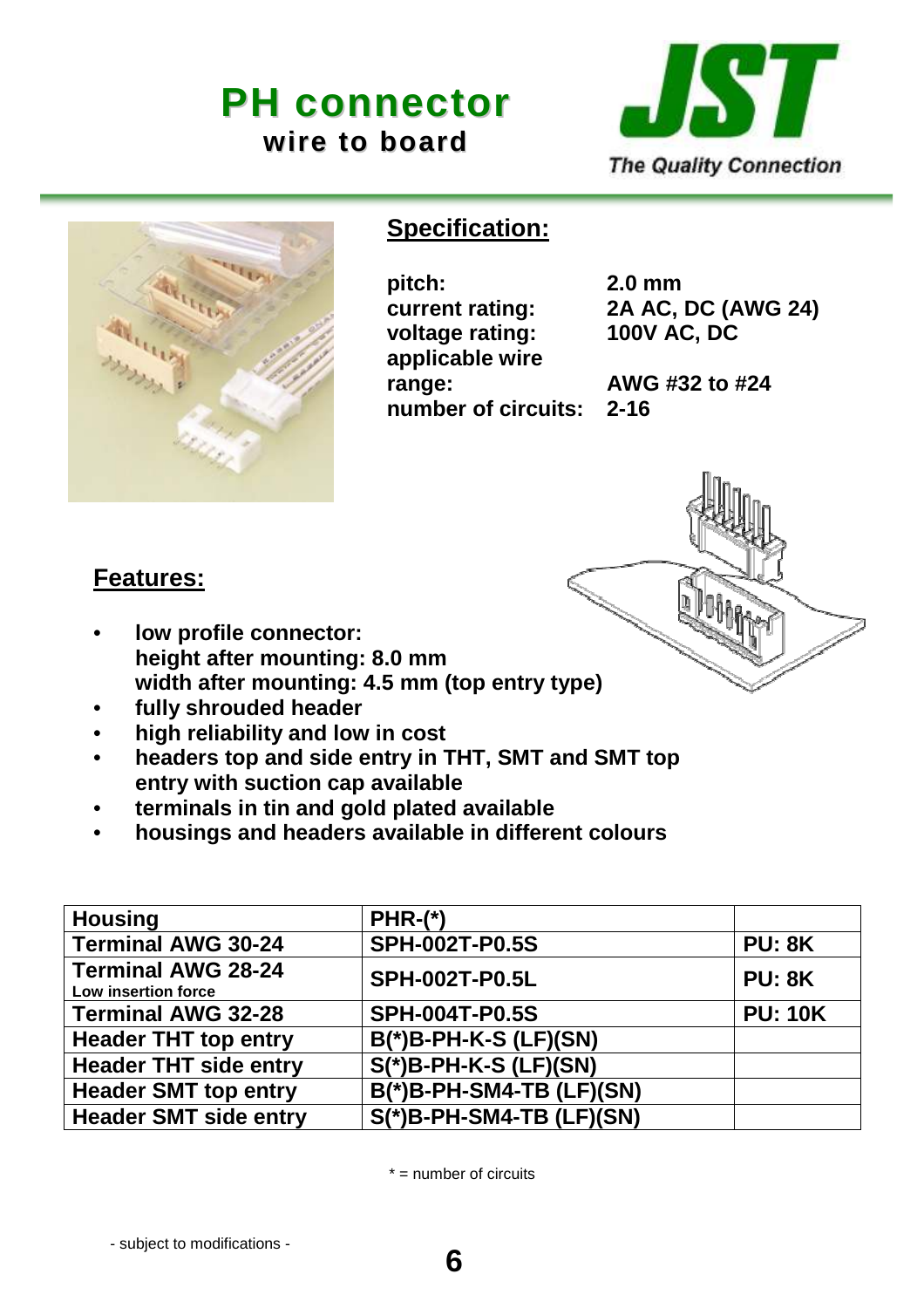# **LEA connector wire to board mass production from July 2010 on**



#### Header



#### **Housing**

Contact



**pitch: mating part: 1.8 mm soldering part: 4.2 mm voltage rating: 300V AC, DC applicable wire range: AWG #22 number of circuits: 2** 

**Specification:**

**current rating: 3A AC, DC (AWG 22)** 



- **low mounting height: 3.0 mm**
- **housing has insertion / withdrawal guides for easy and secure insertion**
- **innovative locking device construction to prevent incomplete mating and accidental disconnection**
- **side entry header SMT**



| <b>Housing</b>               | <b>LEAR-02V-S</b>       |
|------------------------------|-------------------------|
| <b>Header side entry SMT</b> | SM02B-LEASS-TF (LF)(SN) |
| Terminal AWG 26-22           | <b>SSFH-001T-P0.5</b>   |
| Terminal AWG 28-24           | <b>SSFH-002T-P0.5</b>   |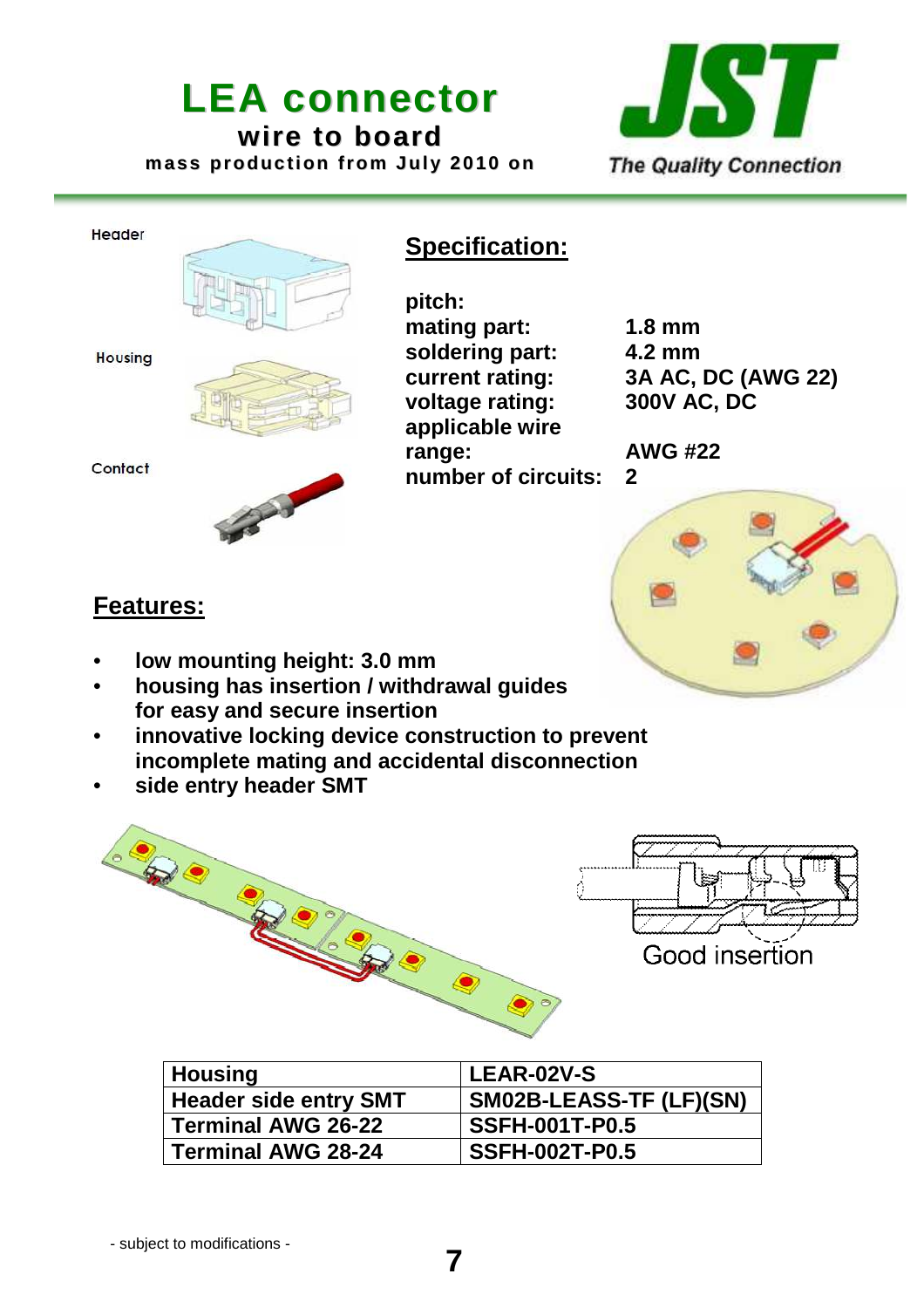# **LEB connector wire to board & board to board currently development phase**





# **Specification:**

| pitch:              | 4.             |
|---------------------|----------------|
| current rating:     | 2 <sub>l</sub> |
| voltage rating:     | 30             |
| applicable wire     |                |
| range:              | $\mathbf{A}$   |
| number of circuits: |                |
| wire to board:      | 2              |
| board to board:     | 1              |

**pitch: 4.0 mm current rating: 2A AC, DC (AWG 26) voltage rating: 300V AC, DC** 

**range: AWG #26** 

**f** and 2





Part nos not fixed yet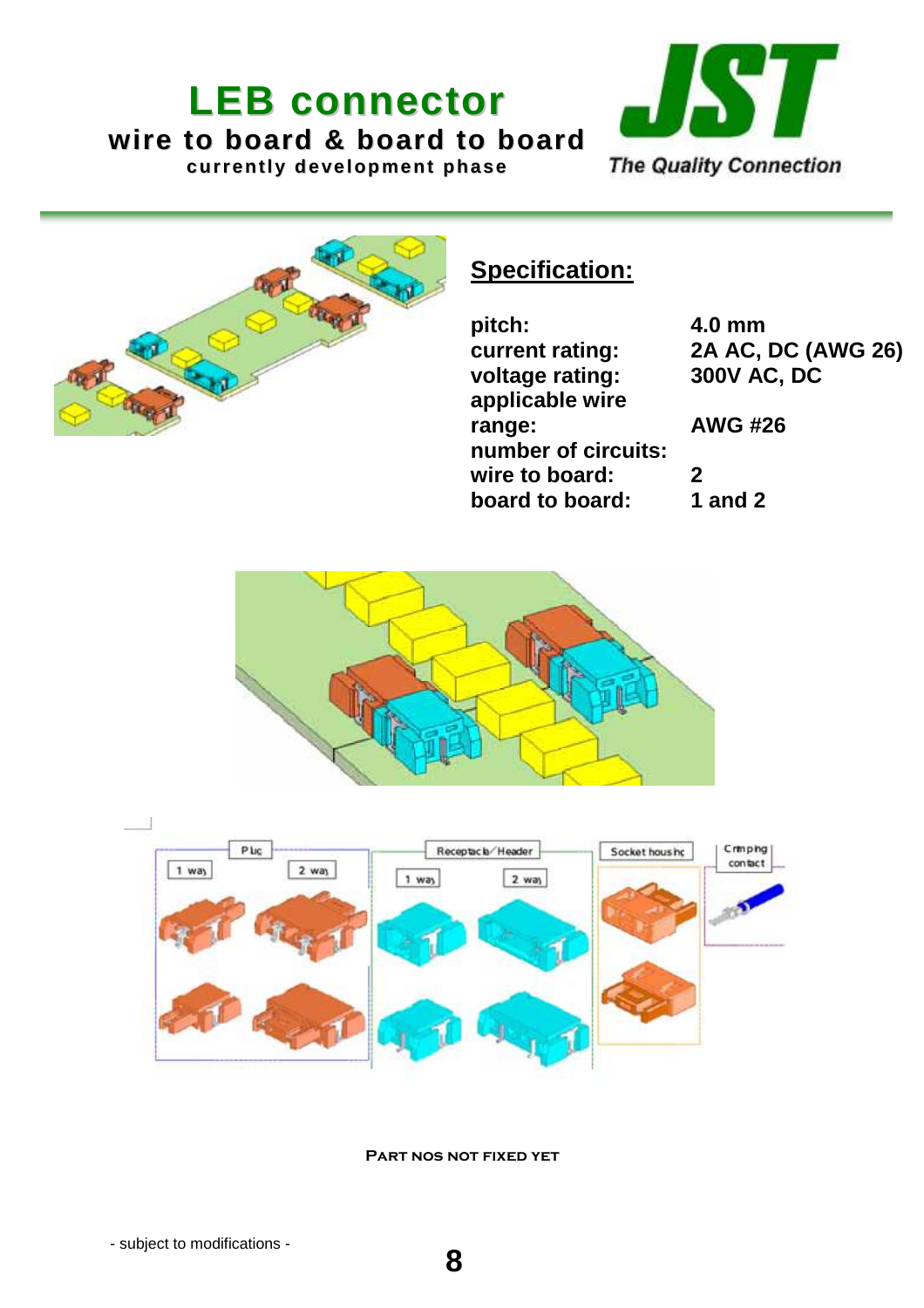**SFV connector wire to board Patent pending**





# **Specification:**

**pitch: 2.0 mm voltage rating: 300V AC, DC applicable wire range: AWG #30 to #28 number of circuits: 2** 

**current rating: 1A AC, DC (AWG 28)** 

- **withstand high voltage**
- **secure locking**
- **halogen free material**
- **developed for LCD TV**



| <b>Header top entry</b> | <b>BM02B-SFVH (HF)</b> |
|-------------------------|------------------------|
| <b>Housing</b>          | <b>SFVR-02V-S (HF)</b> |
| <b>Terminal</b>         | <b>SGVH-002T-P0.2</b>  |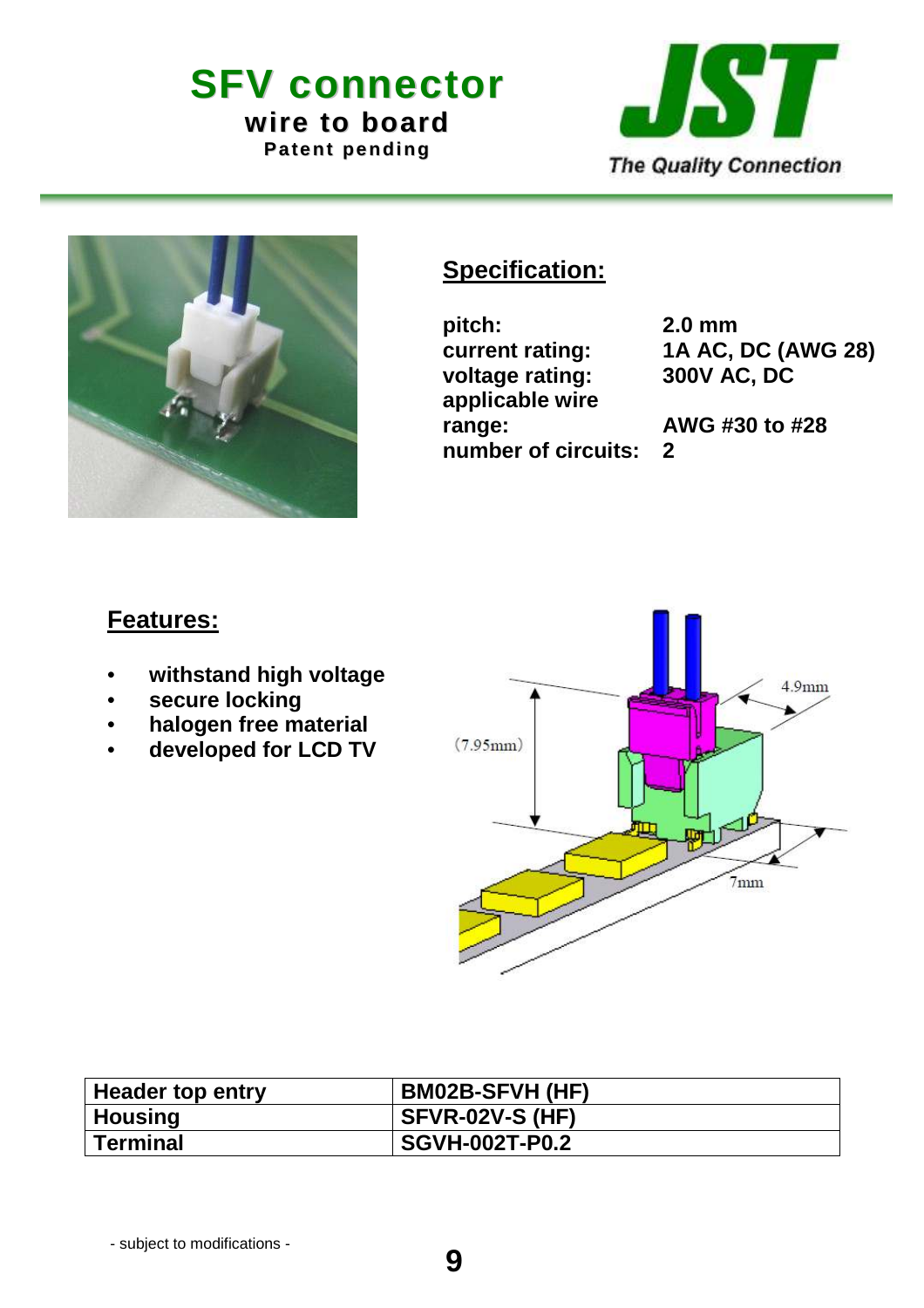**SFD connector wire to board Patent pending**

JST **The Quality Connection** 



# **Specification:**

**pitch: 1.1 mm voltage rating: 50V AC, DC applicable wire range: AWG #32 to #28 number of circuits: 10** 

**current rating: 1A AC, DC (AWG 28)** 



- **secure locking**
- **halogen free material**
- **developed for LCD TV**

| Header top entry | <b>BM10B-SFDH (HF)</b> |
|------------------|------------------------|
|                  |                        |
| <b>Housing</b>   | <b>SFDR-10V-S (HF)</b> |
| <b>Terminal</b>  | <b>SSFD-003T-P0.2</b>  |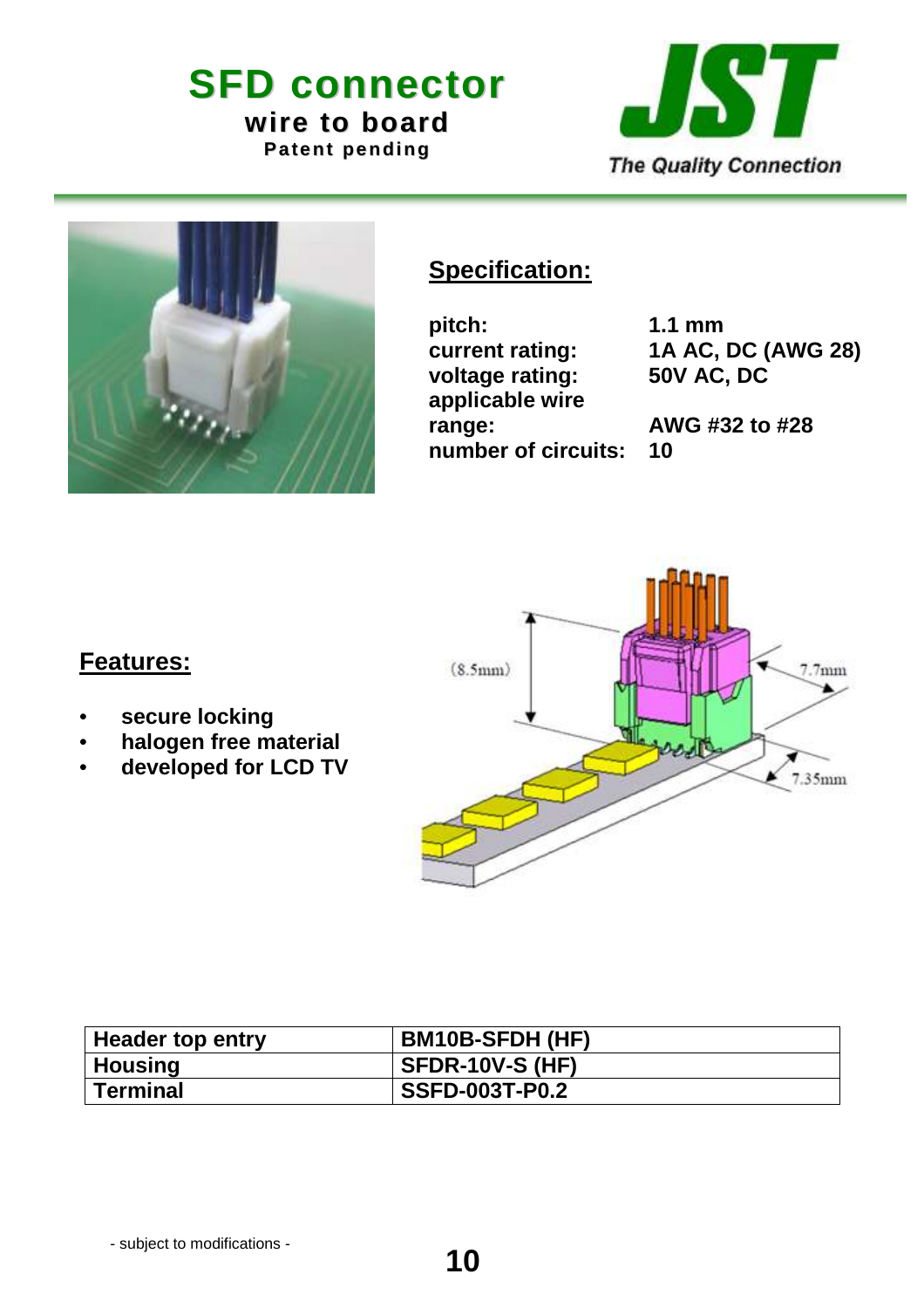**SFG connector wire to board Patent pending**





# **Specification:**

**pitch: 1.1 mm voltage rating: 200V AC, DC applicable wire range: AWG #30 to #28 number of circuits: 5** 

**current rating: 1A AC, DC (AWG 28)** 

- **withstand high voltage**
- **secure locking**
- **halogen free material**
- **developed for LCD TV**



| Header side entry | SM05B-SFGH (HF)       |
|-------------------|-----------------------|
| Housing           | <b>SFGR-05V-S</b>     |
| <b>Terminal</b>   | <b>SSFG-003T-P0.2</b> |